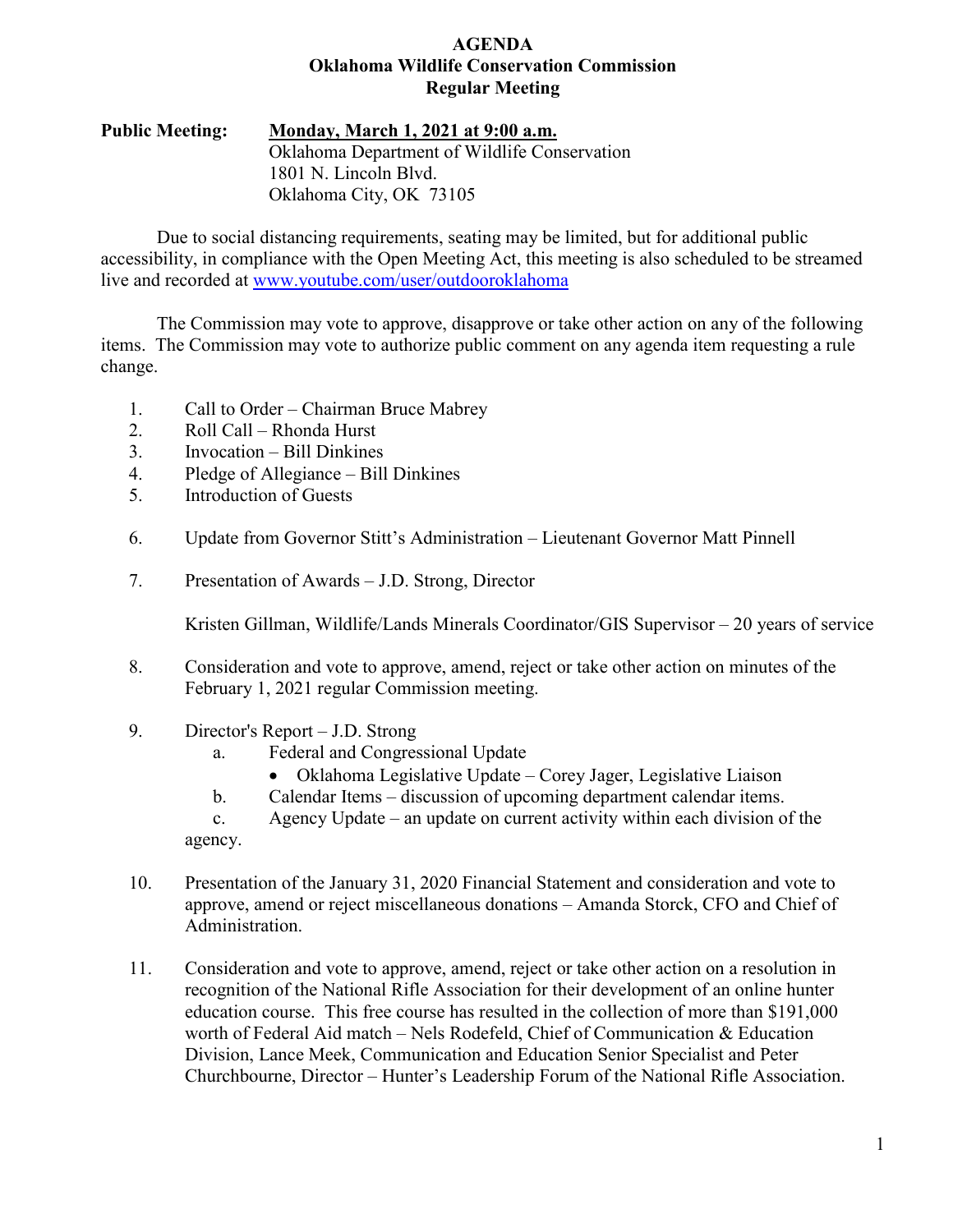- 12. Update on ODWC's lands/minerals program Bill Dinkines, Chief of Wildlife Division and Kristen Gillman, Wildlife Division Lands/Minerals Coordinator/GIS Supervisor.
- 13. Consideration and vote to approve, amend, reject or take other action on Permanent Rules Micah Holmes, Assistant Chief of Communication & Education Division.

**Title 800. Department of Wildlife Conservation Chapter 1. Operations and Procedures Subchapter 3. Function, Organization, Powers and Duties** 800:1-3-3. Function, organization, power and duties [AMENDED] **Subchapter 5. General Course and Method of Operation** 800:1-5-2. General course and method of operation [AMENDED] **Subchapter 10. Citizen Complaints of Employee Actions** 800:1-10-2. Receipt of complaints [AMENDED] 800:1-10-3. Investigation of complaints [AMENDED] 800:1-10-5. Review of complaint disposition [AMENDED] 800:1-10-7. Duties of investigators and Division Chiefs in regard to complaints [AMENDED] **Subchapter 11. Publications** 800:1-11-1. Charges for workshops, publications and other material [AMENDED] **Subchapter 13. Hunting and Fishing License Dealers** 800:1-13-1. Purpose [AMENDED] 800:1-13-2. License dealer bonding requirements [REVOKED] 800:1-13-3. Dealer operating provisions [AMENDED] 800:1-13-4. Termination of license dealership [AMENDED] 800:1-13-5. Penalties [REVOKED] 800:1-13-6. Opportunity for hearing [AMENDED] 800:1-13-7. Hearing procedures [AMENDED] 800:1-13-8. Telephone license dealers [REVOKED] **Subchapter 15. Hunter Education Rules** 800:1-15-2. Hunter education certification requirements [AMENDED] 800:1-15-3. Instructors [AMENDED] 800:1-15-4. Administrative requirements [AMENDED] **Subchapter 19. Aquatic Education Rules** 800:1-19-1. Instructors [AMENDED] 800:1-19-2. Administrative requirements [AMENDED]

The purpose of the proposed rule amendments are to align with Governor Stitt's Executive Order 2020-03 as part of a thorough review of Title 800 to identify costly, ineffective, duplicative and outdated information and regulations. The proposed rule amendments serve to eliminate language that is already established in Title 29. Additionally, it replaces outdated language. Removes items no longer available for purchase. Clarifies requirements for hunting and fishing license dealers. Expands opportunities for non-residents to participate in the hunter education program. Removes the outdated volunteer incentive program.

14. Consideration and vote to approve, amend, reject or take other action on Permanent Rules – Barry Bolton, Chief of Fisheries Division.

**Title 800. Department of Wildlife Conservation Chapter 10. Sport Fishing Rules Subchapter 1. Harvest and Possession Limits**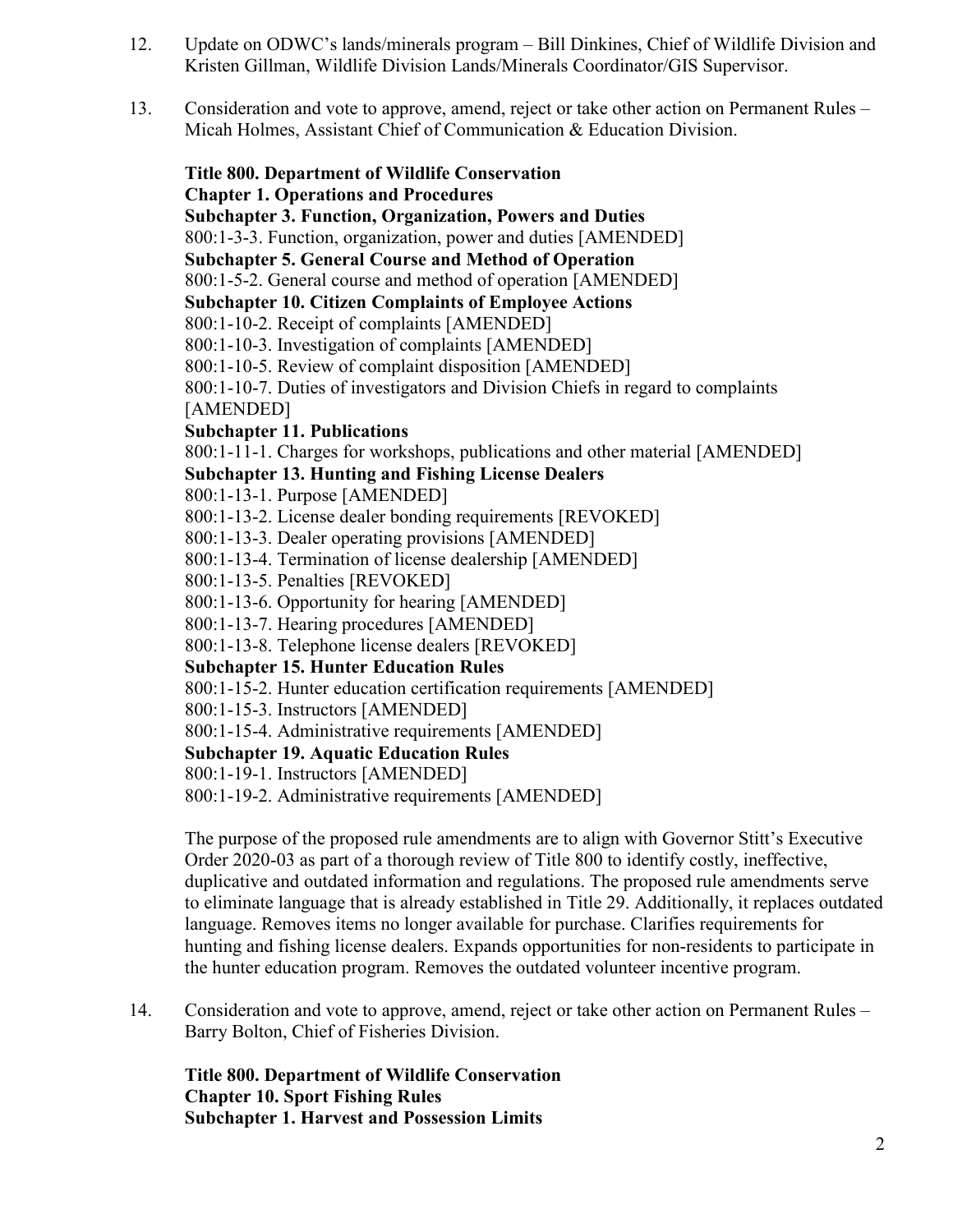- 800:10-1-3. Additional definitions [AMENDED]
- 800:10-1-4. Size limits on fish [AMENDED]
- 800:10-1-5. Bag limits on fish [REVOKED]
- 800:10-1-7. Possession limit [AMENDED]

### **Subchapter 3. Methods of Taking**

800:10-3-5. Use of bow and arrow, grabhooks, gigs, spears, and spearguns, snagging, noodling and netting [AMENDED]

800:10-3-6. Use of trotlines, throwlines, limblines, juglines and yo-yo's [AMENDED]

- 800:10-3-7. Penalties [REVOKED]
- 800:10-3-8. Harvest tagging and reporting [NEW]

800:10-3-9. Penalties [NEW]

**Subchapter 5. Area Restrictions and Special Fees**

800:10-5-2. Department fishing areas [AMENDED]

- 800:10-5-3. Designated trout areas [AMENDED]
- 800:10-5-5. Tailwaters [AMENDED]

800:10-5-6. Lakes, reservoirs, rivers and streams [AMENDED]

The purpose of the proposed rule amendments are to align with Governor Stitt's Executive Order 2020-03 as part of a thorough review of Title 800 to identify costly, ineffective, duplicative and outdated information and regulations. These revisions include housekeeping edits, combination of the size limit and bag limits sections, clarification of culling restrictions, clarification of release of fishes taken by bow and arrow, gig, spear, and speargun, new aggregate bag limit for Close To Home waters, new statewide aggregate trout bag limit, removal of Monday and Friday catch and release requirement for paddlefish, clarified restrictions on cleaning and disposal of fish or fish remains, statewide May closure and catch and release rules clarified for alligator gar, removal of restrictions on tiger muskie, changed labeling requirements for fishing equipment, modification of snagging restrictions on the Arkansas River, new section on harvest tagging and reporting of fish, and allow nonmotorized boats on Doc Hollis Lake.

15. Consideration and vote to approve, amend, reject or take other action on Permanent Rules – Barry Bolton.

**Title 800. Department of Wildlife Conservation Chapter 15. Commercial Harvest Rules; Aquatic Species Subchapter 1. Commercial Fishing** 800:15-1-1. Purpose [AMENDED] 800:15-1-2. License requirements [AMENDED] 800:15-1-3. General; operating provisions [REVOKED] 800:15-1-4. Open and closed areas [REVOKED] 800:15-1-5. Special rules; paddlefish [AMENDED] **Subchapter 3. Commercial Minnow Seining [AMENDED]** 800:15-3-1. Purpose [AMENDED] 800:15-3-2. License and fee requirements [AMENDED] 800:15-3-3. General; operating provisions [AMENDED] 800:15-3-4. Closed areas [REVOKED] 800:15-3-5. Special restrictions [REVOKED] **Subchapter 5. Commercial Shad Harvest** 800:15-5-1. Purpose [AMENDED] 800:15-5-2. Licenses and fee requirements [REVOKED] 800:15-5-3. General; operating provisions [AMENDED]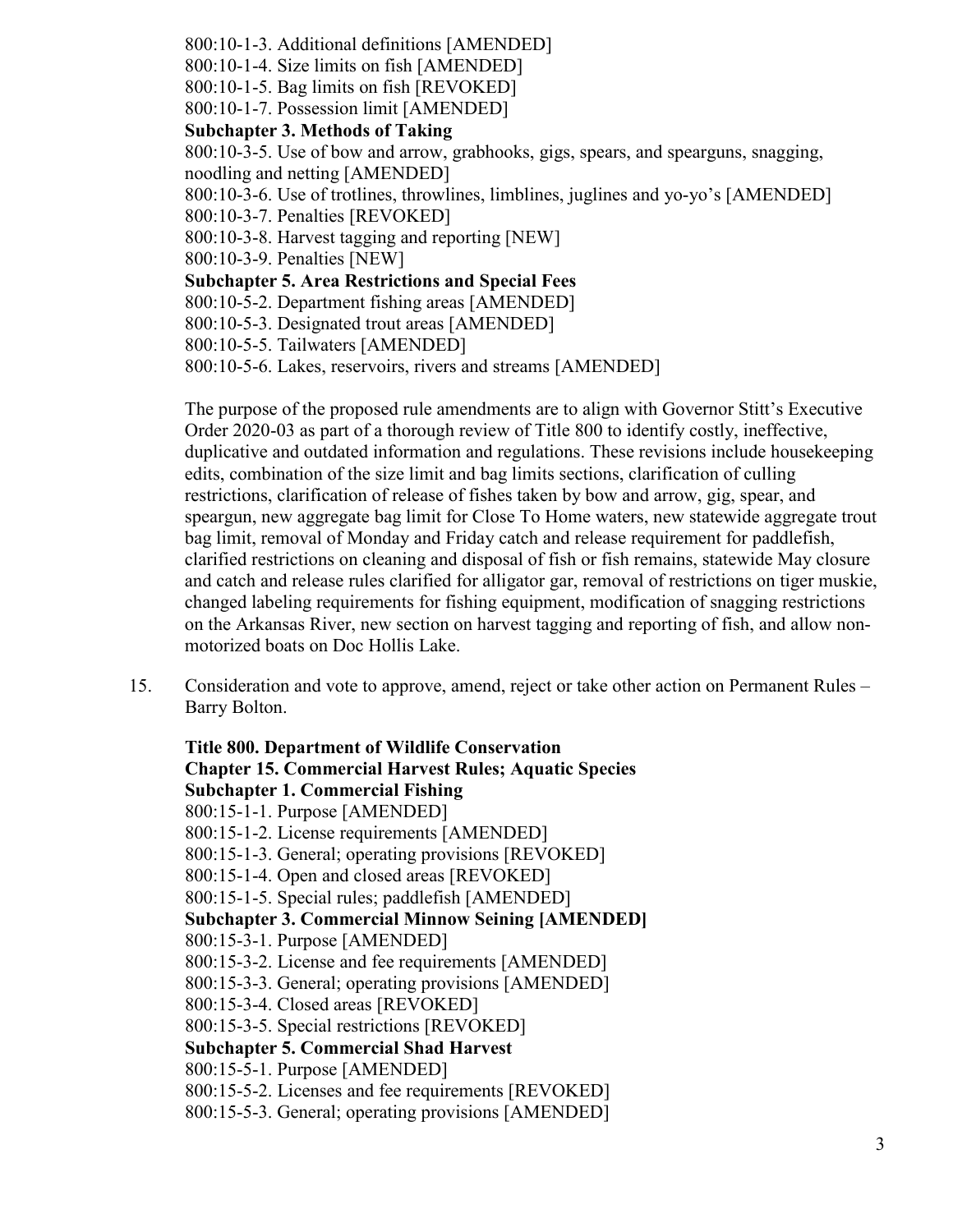800:15-5-4. Areas open [REVOKED] **Subchapter 7. Commercial Mussel Harvest** 800:15-7-1. Purpose [AMENDED] 800:15-7-2. License and fee requirements [REVOKED] 800:15-7-3. General; operating provisions [AMENDED] 800:15-7-4. Mussel sanctuaries [REVOKED] 800:15-7-5. Species restrictions [REVOKED] **Subchapter 9. Commercial Turtle Harvest** 800:15-9-3. General; operating provisions [AMENDED]

The purpose of the proposed rule amendments are to align with Governor Stitt's Executive Order 2020-03 as part of a thorough review of Title 800 to identify costly, ineffective, duplicative and outdated information and regulations. These revisions include housekeeping edits, equipment labeling requirements, and closure of waters of this state to commercial fishing, commercial minnow seining, commercial shad harvest, and commercial mussel harvest.

16. Consideration and vote to approve, amend, reject or take other action on Permanent Rules – Bill Dinkines.

### **Title 800. Department of Wildlife Conservation Chapter 25. Wildlife Rules**

**Subchapter 1. Hunting/Trapping on Oklahoma Tourism and Recreation Lands** 800:25-1-5. Trapping on Lake Thunderbird State Park [REVOKED] **Subchaper 3. Hunting on Corps of Engineers Land** 800:25-3-2. Areas open to archery equipment and shotguns with pellets only [AMENDED] 800:25-3-3. Areas open to archery equipment only [AMENDED] **Subchapter 5. Migratory Bird Hunting Season Part 23. Waterfowl Hunting on Sooner Lake** 800:25-5-94. Hunting area, dates and hunting hours/days [AMENDED] 800:25-5-95. Species which may be hunted [AMENDED] **Part 25. Hunting at Tishomingo Wildlife Management Unit** 800:25-5-105. Dates for waterfowl hunting [REVOKED] 800:25-5-206. General provisions [REVOKED] **Subhcapter 7. General Hunting Seasons Part 1. General Provisions** 800:25-7-3. General provisions [AMENDED] **Part 5. Upland Game** 800:25-7-15. Wild turkey – Fall; dates, limits and open areas [AMENDED] 800:25-7-17. Wild turkey – Spring; dates, limits and open areas [AMENDED] 800:25-7-17.1. Wild Turkey – Spring Youth Season [AMENDED] 800:25-7-19. Wild turkey – general provisions [AMENDED] **Part 12. Antelope** 800:25-7-48. Dates, open areas, bag limits and hunting hours and regulations [AMENDED] **Part 13. Deer** 800:25-7-50. General provisions for deer [AMENDED] 800:25-7-55. Deer-Youth Gun Season [AMENDED] **Part 14. Elk** 800:25-7-57. Dates, open areas, bag limit and hunting hours [AMENDED] **Part 15. Furbearers**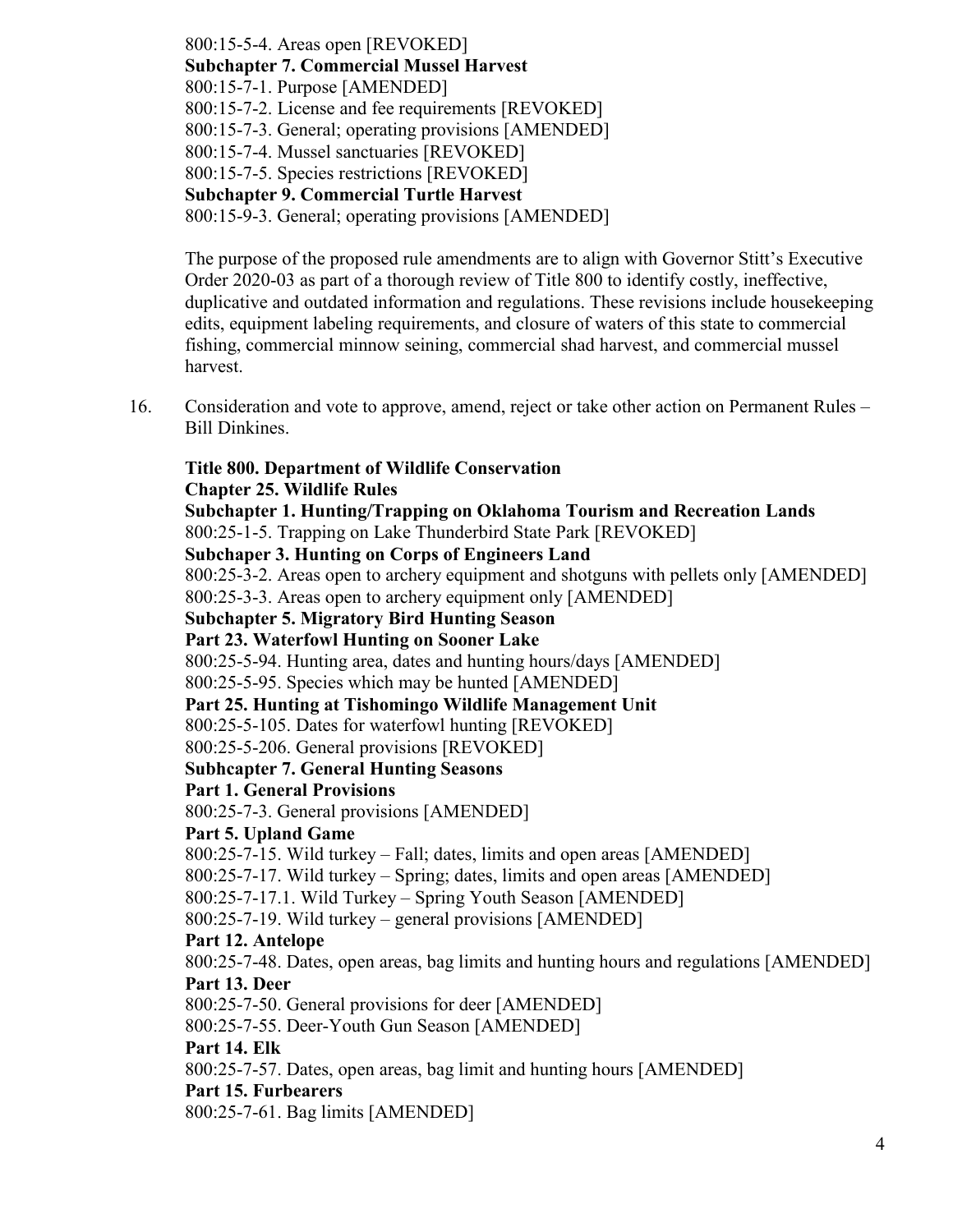800:25-7-64. General provisions for furbearers [AMENDED]

**Part 16. Black Bear**

800:25-7-67. Dates, open areas, bag limits, hunting hours, legal means of take, quotas, prohibited activities [AMENDED]

**Part 19. Season on areas owned or managed by the Oklahoma Department of Wildlife Conservation and the U.S. Fish and Wildlife Service**

- 800:25-7-84. Black Kettle WMA [AMENDED]
- 800:25-7-85. Blue River Hunt Area [AMENDED]
- 800:25-7-88. Canton WMA [AMENDED]
- 800:25-7-89. Canton WRP [AMENDED]

800:25-7-92.1. Cimarron Bluff Wildlife Management Area [AMENDED]

800:25-7-92.2. Cimarron Hills Wildlife Management Area [AMENDED]

800:25-7-95. Ellis County WMA [AMENDED]

800:25-7-98. Fort Cobb WMA [AMENDED]

800:25-7-100. Fort Gibson WRP [AMENDED]

800:25-7-102.1. Gist WMA [AMENDED]

800:25-7-105.5. Hackberry Flat WMA [AMENDED]

800:25-7-106. Heyburn WMA [AMENDED]

800:25-7-115. Kaw WMA [AMENDED]

800:25-7-116. Keystone WMA [AMENDED]

800:25-7-117. Lexington WMA [AMENDED]

800:25-7-121. Major County WMA [AMENDED]

800:25-7-126. Mountain Park WMA [AMENDED]

800:25-7-128. Okmulgee PHA [AMENDED]

800:25-7-134. Packsaddle WMA [AMENDED]

800:25-7-136. Pushmataha WMA [AMENDED]

800:25-7-139.1. Sandhills WMA [NEW]

800:25-7-140. Sand Sanders WMA [AMENDED]

800:25-7-143. Skiatook WMA [AMENDED]

800:25-7-151. Tishomingo WMU/Cooperative Unit [AMENDED]

800:25-7-154. Waurika WMA [AMENDED]

## **Part 25. Oklahoma land Access Program**

800:25-7-180. General provisions for OLAP walk-in areas [AMENDED]

800:25-7-151. OLAP walk-in hunting areas, seasons, and equipment restrictions [AMENDED]

800:25-7-182. OLAP wildlife-viewing areas, seasons and equipment restrictions [AMENDED]

## **Subchapter 9. Controlled Hunts**

**Part 1. Guidelines**

800:25-9-7. Schedule of hunts [AMENDED]

### **Part 3. Antelope**

800:25-9-12. General Antelope Regulation [AMENDED]

**Subchapter 13. Commercial Hunt Areas**

800:25-13-6. Facility requirements [AMENDED]

## **Subchapter 21. Oklahoma Waterfowl Stamp Design Competition**

800:25-21-1. Purpose [REVOKED]

800:25-21-2. Contest rules for Oklahoma Waterfowl Stamp Design Competition [REVOKED]

800:25-21-3. Oklahoma Waterfowl Stamp Design Competition [NEW]

**Subchapter 30. Wildlife Depredation on Agricultural Crops**

800:25-30-5. DCAP (Damage Control Assistance Permits) [AMENDED]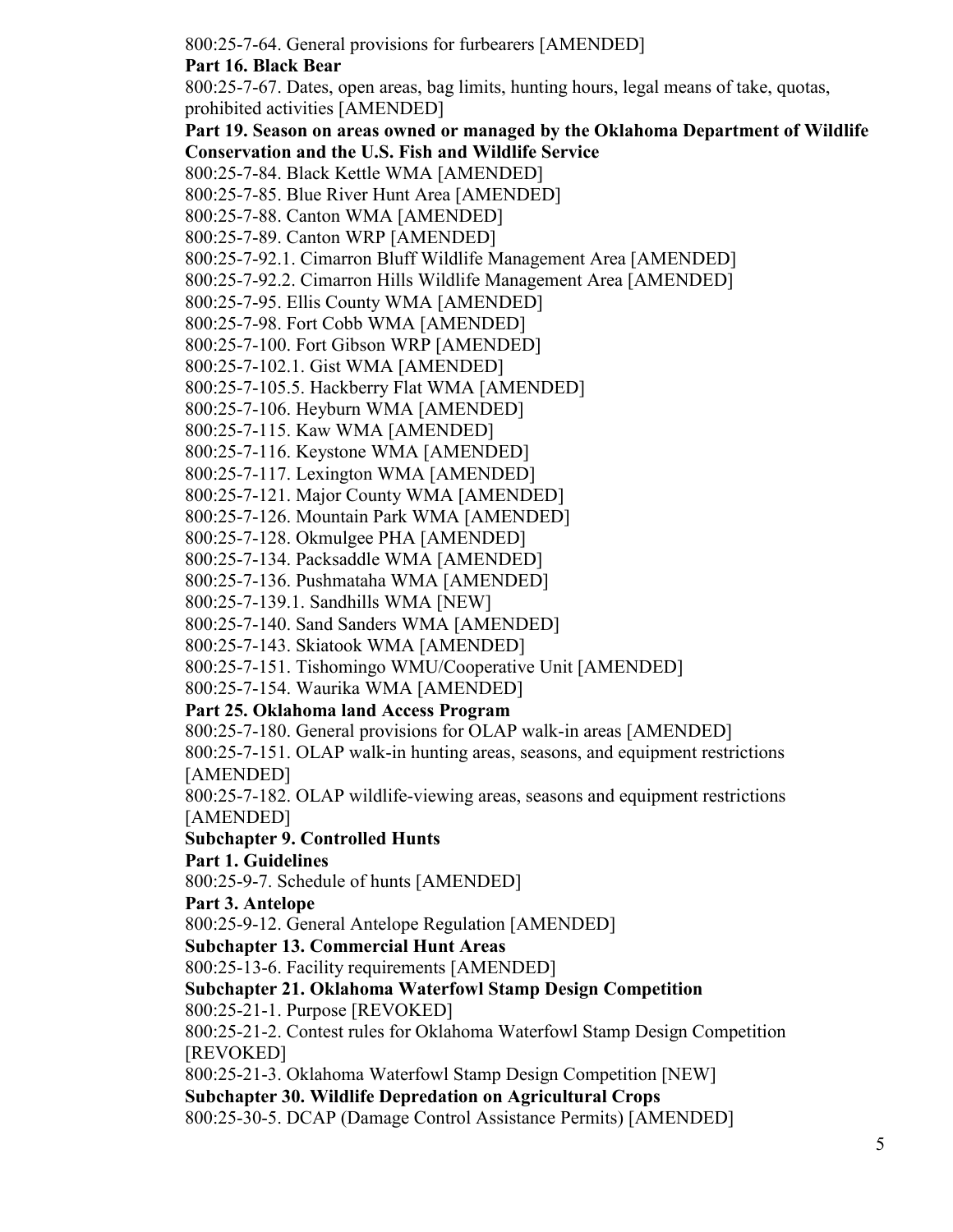### **Subchapter 37. Nuisance Wildlife Control Operators Program** 800:25-37-5. Procedures and guidelines [AMENDED] **Subchapter 40. Oklahoma Land Access Program** 800:25-40-3. Qualifications and enrollment procedures [AMENDED]

The purpose of the proposed rule amendments are:

Subchapter 1 – This rule will remove outdated regulations that are no longer in effect.

Subchapter 3 – These rules will open additional portions Corps of Engineers lands at Ft.

Supply and Eufaula Reservoirs to hunting opportunity.

Subchapter 5 – These rules will update language to reflect the correct name of the regulations book, and revoke rules for the Tishomingo WMA that are out of date, no longer effective, or have been moved Subchapter 7.

Subchapter 7 – These rules will exempt dove hunters from having to wear blaze orange during the restricted times of the year; clear up confusing language about when / where blaze orange clothing is required by rewording to eliminate potential confusion with Wildlife Management Areas; add rules to simplify and update harvest tagging and reporting requirements; update language to reflect the electronic license system by replacing address and license number labeling requirements to customer ID number; eliminate outdated references to check stations; strike unnecessary restrictions on shot size for shooting feral hogs; remove specific listing of counties, season dates and bag limits for wild turkeys to allow these to be set by commission resolution; remove obsolete language about check stations and carcass tags; allow youth deer antlerless gun licenses to be used during the Holiday Antlerless Deer Gun Season; strike "spotted skunk" from bag limits since taking of spotted skunks is prohibited; change the obsolete term "Ranger" to "Warden"; open rail and gallinule season Black Kettle WMA; extend deer gun season to 16 days on Blue River PFHA; open hunting for a number of species during deer muzzleloader season and after the first nine days of deer gun season, on Cimarron Hills and Cimarron Bluff WMA's; open a rail and gallinule season on Ellis County WMA; change spring and fall turkey bag limits to one tom, and close spring turkey hunting hours at 7:00 pm daily on several WMA's; remove the nontoxic shot requirement for crow hunting, open deer muzzleloading firearms season, and close pursuit with hounds and predator calling during the first nine days of deer gun season on Ft. Cobb WMA; open predator / furbearer season on Ft Gibson WRP the same as statewide dates except closed October 15-January 31; open common snipe, gallinule, rail, and spring turkey (one tom limit, hunting closes at 7:00 pm daily) seasons the same as statewide dates, and allow trapping (water sets, live box traps, and enclosed trigger traps only) on Gist WMA; open deer gun season (muzzleloading firearms only) for the first nine days, open squirrel season same as statewide dates (except closed first nine days of deer gun season), and close rabbit, crow, dove, common snipe, woodcock, pursuit with hounds, and predator / furbearer calling during the first nine days of deer gun season on Hackberry Flat WMA; open trapping to same as statewide dates on several WMA's; open all of muzzleloading firearms season on Lexington WMA for antlerless harvest; remove firearm restrictions on Mountain Park WMA; Allow harvest of antlerless deer during muzzleloading firearms season on Okmulgee PHA; establish hunting seasons on Sandhills WMA; Open rail, gallinule, woodcock (except closed first nine days of deer gun season), common snipe (except closed first nine days of deer gun season), and muzzleloading firearms season (except closed to antlerless mule deer harvest) same as statewide season dates on Sandy Sanders WMA; remove bag limit restrictions during deer gun and muzzleloading firearms seasons on Skiatook WMA; require hunters to sign in and out at designated locations and close waterfowl hunting at 1:00 pm daily on Tishomingo WMU/Cooperative Unit; remove firearms restrictions and open deer muzzleloading firearms season same as statewide dates on Waurika WMA; and correct typos, update language, expand access dates and hunting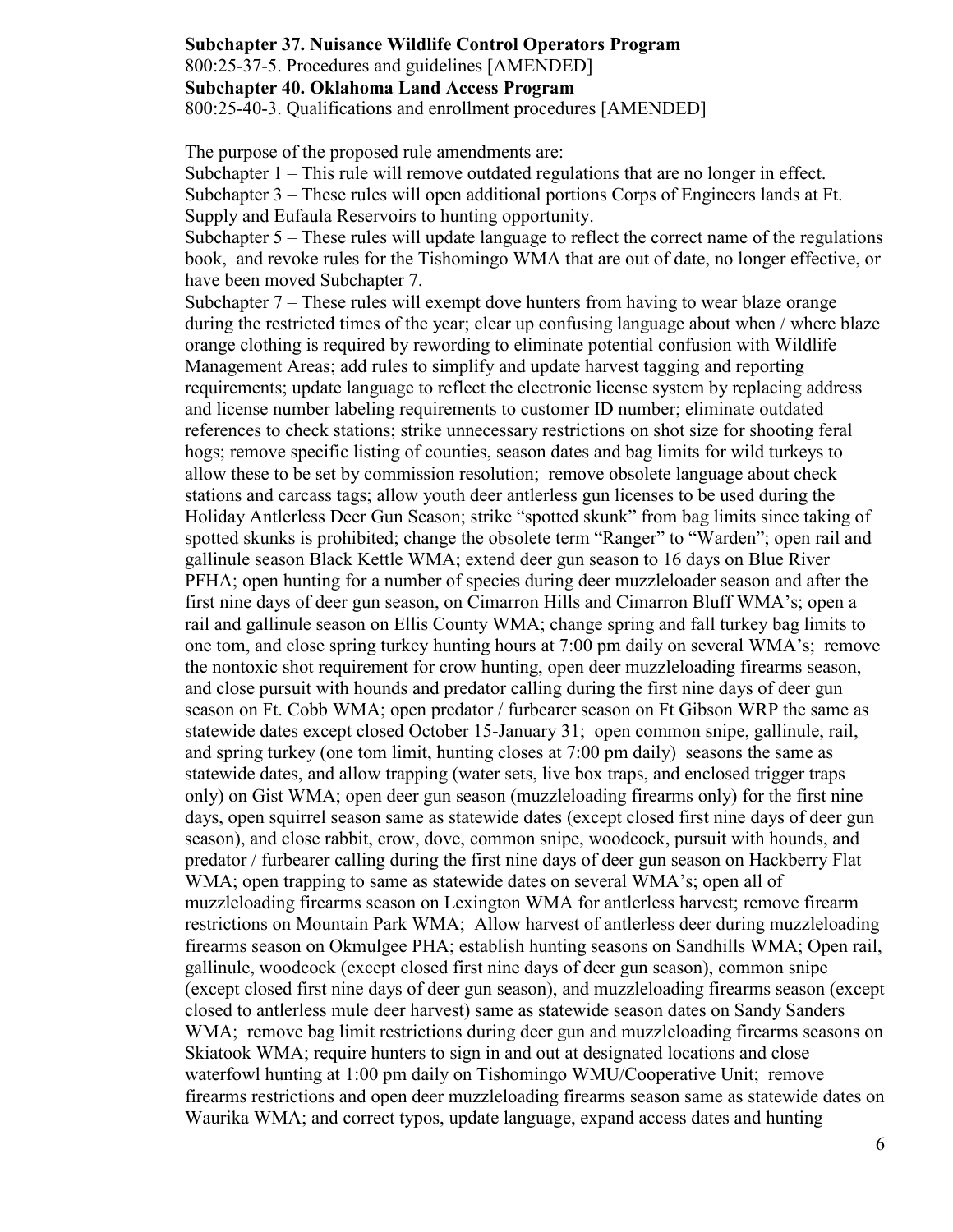opportunity, introduce new property types and standardize species regulations for OLAP properties.

Subchapter 9 – These proposed changes will delete outdated reference to a schedule of hunts brochure, and move antelope tagging and reporting requirements to Subchapter 7.

Subchapter 13– This proposed change will change the fencing requirements for Commercial Upland Hunting facilities.

Subchapter 21 – These proposed changes will revoke the Oklahoma Waterfowl Stamp Design Competition section and create new language to move the rules for the competition to procedure manual and website.

Subchapter 30 – These proposed changes add archery as a legal method of take to fill DCAP permits, and replace obsolete wording "Game Division" with "Wildlife Division". Subchapter 37 – These proposed changes modify trap restrictions, and trapping location restrictions for Nuisance Wildlife Control Operators.

17. Consideration and vote to approve, amend, reject or take other action on Permanent Rules – Bill Dinkines.

**Title 800. Department of Wildlife Conservation Chapter 30. Department of Wildlife Lands Management Subchapter 1. Use of Department managed Lands** 800:30-1-2. Use restrictions [AMENDED] 800:30-1-4. Camping [AMENDED] 800:30-1-5. Vehicles [AMENDED] 800:30-1-7. Livestock and feral hogs [AMENDED] 800:30-1-18. Nonambulatory and motor vehicle permittee's [AMENDED] 800:30-1-20. Restricted public use areas [AMENDED]

The purpose of the proposed rule amendments is to update outdated language an references to obsolete booklets; clarify language closing entry to WMA safety zones with any means of take; establish camping rules for Sandhills WMA; establish rules for fires in designated camping areas; clarify the prohibition of ATV's/UTV's on WMA roads that are not county roads; close feral hog hunting on Hackberry Flat, Kaw, Sandy Sanders and Waurika WMA's; remove the current 700cc or smaller restriction for UTV's used on WMA's by those with non-ambulatory permits; allow hunter and angler camping on Ellis County WMA, and remove Sandy Sanders WMA from restricted public use areas.

- 18. New Business Discussion of any matter not known about or which could not have been reasonably foreseen 24 hours prior to the scheduled meeting.
- 19. Announce the date for the next regular Commission Meeting on Monday, April 5, 2021 at 9:00 a.m. in Oklahoma City, Oklahoma.
- 20. Adjoun

**People with disabilities may request accommodations by calling 405-522-6279 at least three days before the meeting.**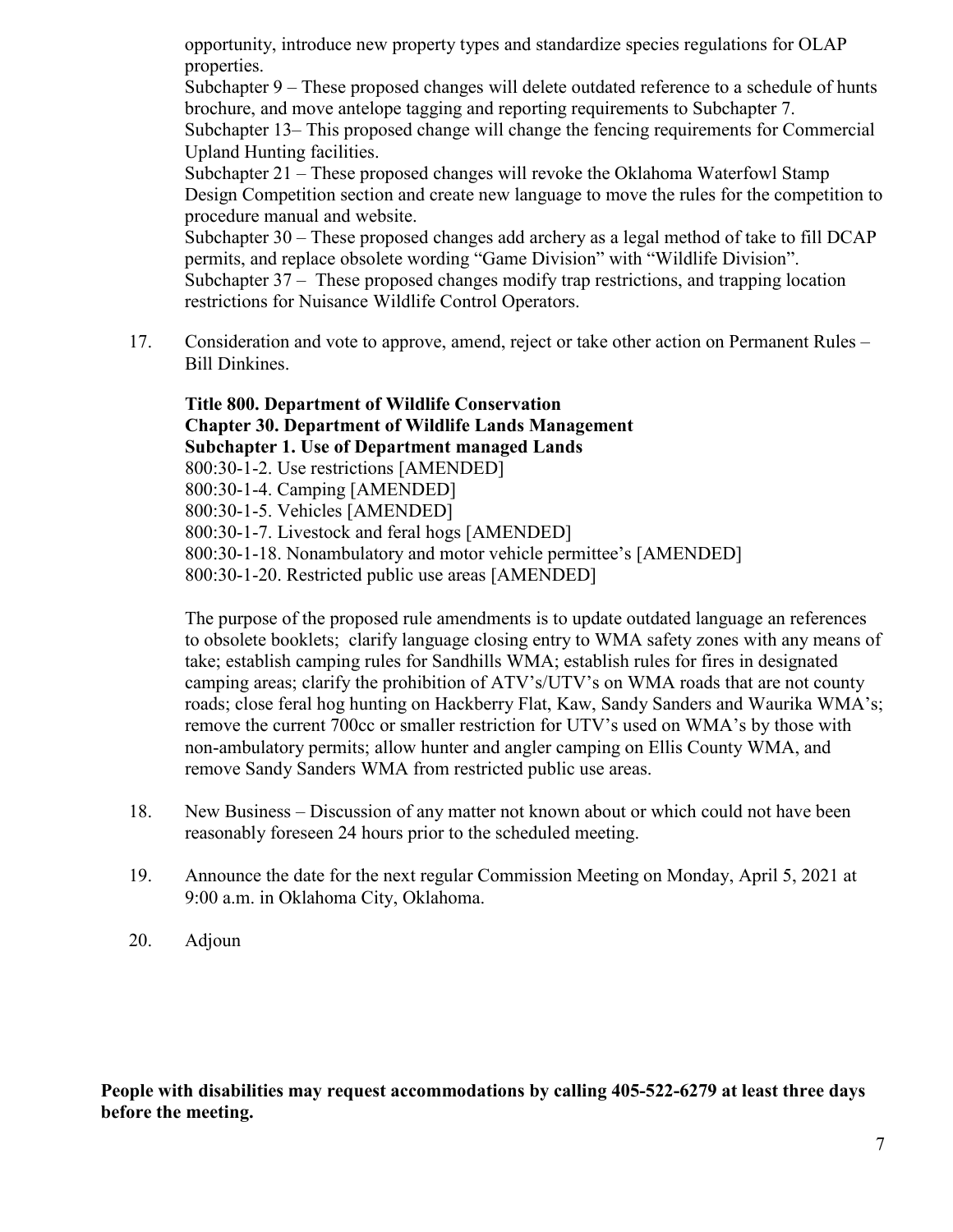## **OKLAHOMA DEPARTMENT OF WILDLIFE CONSERVATION J.D. Strong, Director**

## **Personnel Actions February 2021**

## **New Hires**

Graham Montague – Fish Biologist at OFRL, 02/01/2021

Dwain Workman – Wildlife Technician at Arbuckle Springs WMA, 02/01/2021

## **Promotions**

## **Transfers**

**Resignations/Terminations**

**Retirements**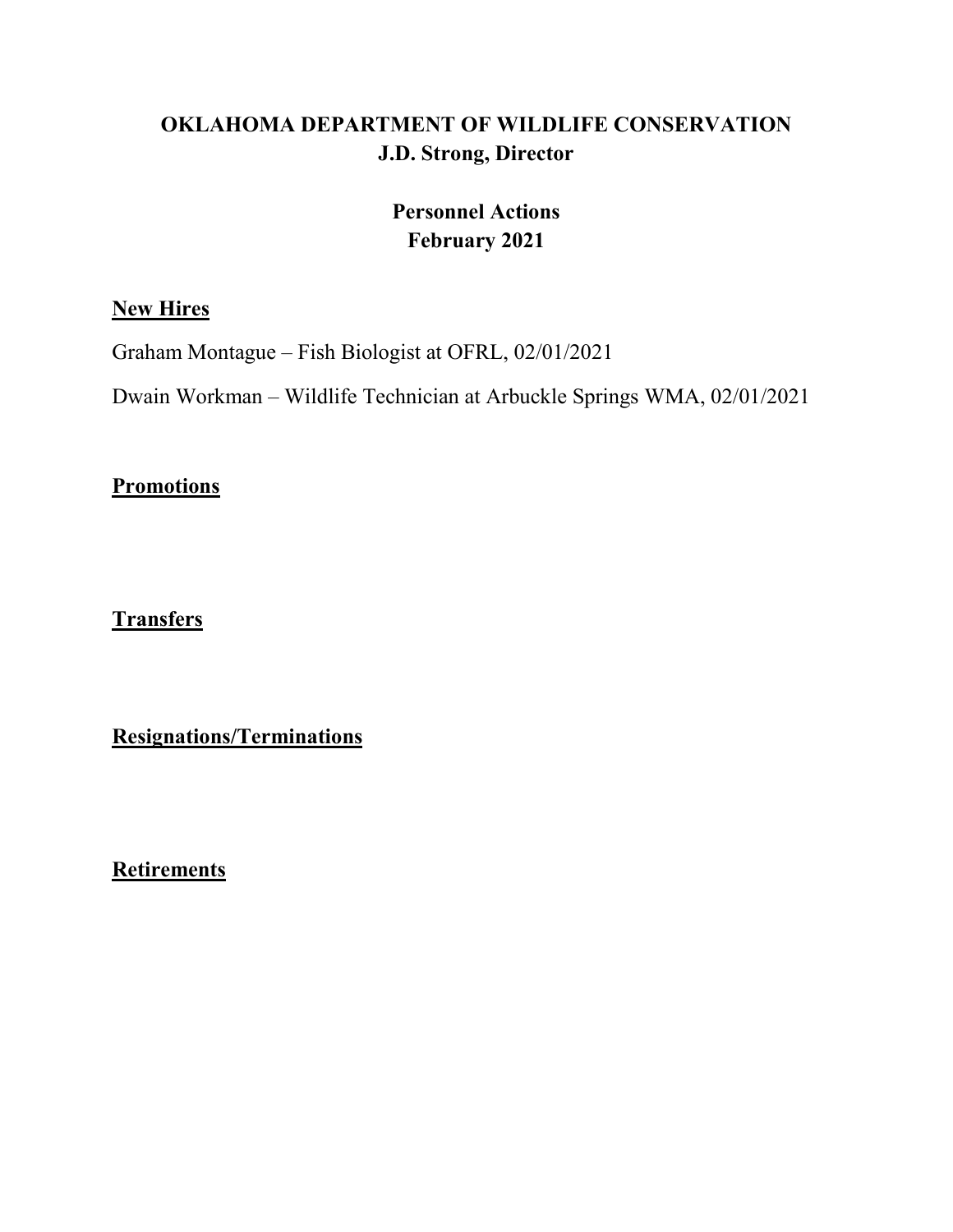### **MINUTES**

### Of the Regular Meeting on February 1, 2021 of the

### OKLAHOMA WILDLIFE CONSERVATION COMMISSION

Held at the Oklahoma Department of Wildlife Conservation Building, Oklahoma City, Oklahoma, February 1, 2021. Commission meeting dates are filed with the Secretary of State, Office of Administrative Rules before December 15, annually. The Agenda is listed on the Department's website and was posted at the entrance of the Wildlife Department Building on January 25, 2021 at 11:50 a.m.

Due to social distancing requirements, seating may be limited, but for additional public accessibility, in compliance with the Open Meeting Act, this meeting is also scheduled to be streamed live and recorded at [www.youtube.com/user/outdooroklahoma](http://www.youtube.com/user/outdooroklahoma)

Chairman Bruce Mabrey called the Commission in session at 9:00 a.m.

Rhonda Hurst, Executive Assistant, called the roll.

| <b>MEMBERS PRESENT:</b> | BRUCE R. MABREY, Chairman       |
|-------------------------|---------------------------------|
|                         | LEIGH A. GADDIS, Secretary      |
|                         | <b>BILL K. BREWSTER, Member</b> |
|                         | JAMES V. BARWICK, Member        |
|                         | D. CHAD DILLINGHAM, Member      |
|                         |                                 |

| ABESENT: | ROBERT S. HUGHES II, Vice-Chairman |
|----------|------------------------------------|
|          | JOHN P. ZELBST, Member             |
|          | C. RICK HOLDER, Member             |

Agenda Note: The presentations on #10 and #12 on the agenda were interrupted midpresentation to skip to action items and then returned to the presentation. To eliminate confusion, the presentations within these minutes will remain intact. Also, #13 on the agenda was skipped entirely and will be added to the March agenda.

J.D. Strong, Director, introduced the following guests: Laura McIver, Quail Forever; Rick Grundman, Executive Director of OWCF; Suzie Brewster; and Scott Alls, Oklahoma State Director of USDA APHIS Wildlife Services.

Motion was made by Mr. Dillingham, seconded by Mr. Barwick to approve the minutes from the January 11, 2021 regular Commission meeting. Motion carried with Commissioners Brewster, Barwick, Gaddis, Dillingham and Mabrey voting "Yes".

Director Strong gave a brief update and highlighted the Congressional report submitted by Brittnee Preston, the Department's part-time Federal and Congressional Liaison. He noted within the report that due to recovery, the Least Tern has been removed from the Federal List of Endangered and Threatened Species. This report was sent to all Commissioners and will be kept with the minutes of this meeting. Director Strong gave a Director's Report on calendar items and agency updates. This report was given to the Commission and will be kept with the minutes of this meeting. Director Strong announced that Rack Madness would be a virtual event this year.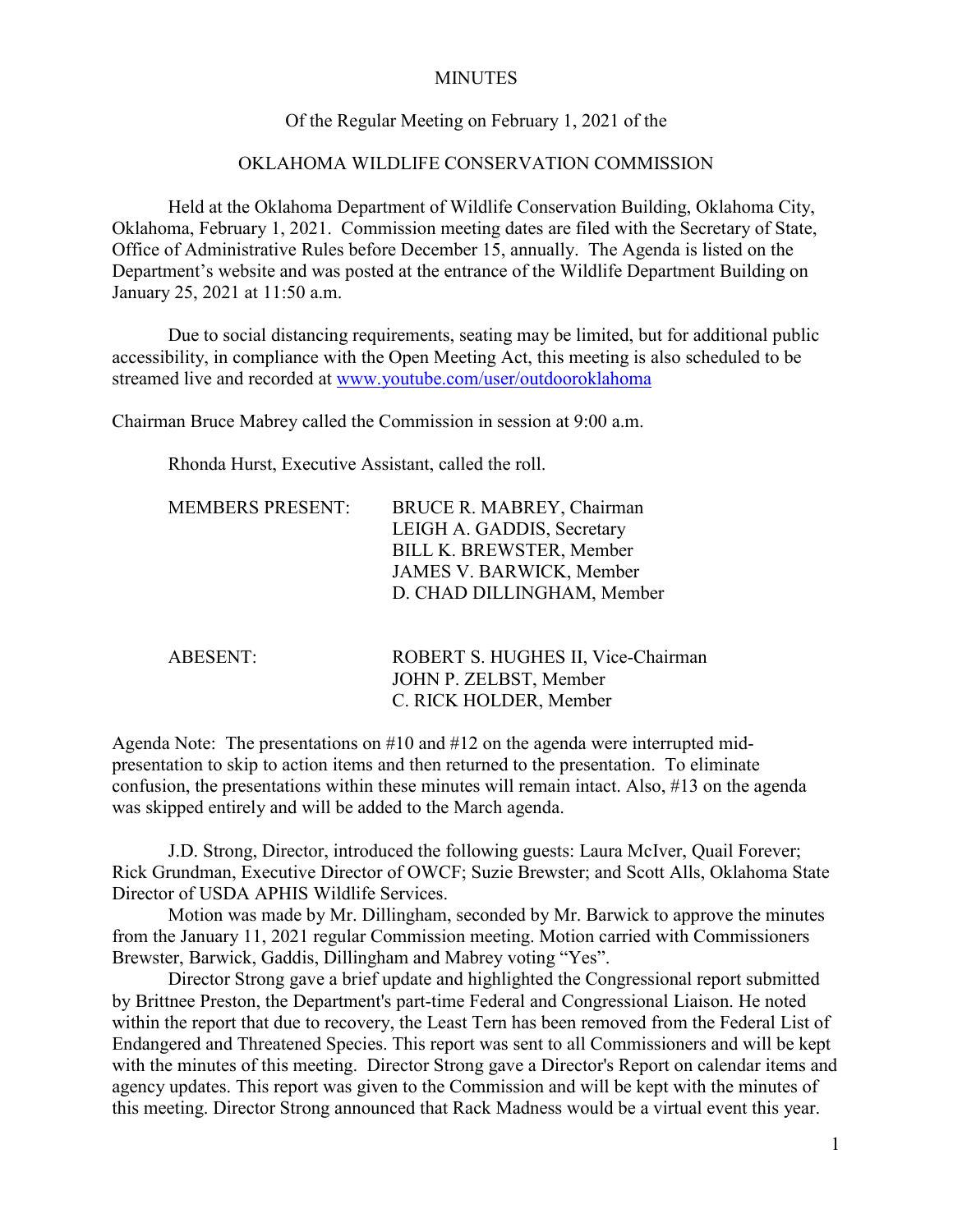On February 22 – 26, 2021, there will be live streaming presentations on various Rack Madness topics on social media. The weeklong series of live feeds will focus on topics such as how to score typical and non-typical racks, and discussions about the most recent deer seasons. The topics will also be recorded and be available on the Outdoor Oklahoma YouTube channel.

During the Director's Report, Rick Grundman, Executive Director of the Oklahoma Wildlife Conservation Foundation gave an update to the Commission. He stated that the Foundation is a 501C3 and supports the efforts of the Department and its mission. In the past several months he has been focused on spreading awareness of the Foundation and increasing donor contacts. Mr. Grundman announced the first social fundraising event would be held in conjunction with the Wildlife Expo in September 2021. Commissioner Dillingham asked about the fundraising event that had been planned in honor of Mr. Groendyke? Mr. Grundman stated that due to Covid it had been postponed, but that he would be speaking with Mr. Groendyke soon and can hopefully get it back on the calendar. Commissioner Mabrey requested that a link to the Foundation website be available on the ODWC website for easy access. Commissioner Dillingham suggested that a list of WMA priorities should be on the website to help engage the constituents who use that area. One suggestion made by Mr. Dillingham was to have a WMA Volunteer Day for clean-up, manpower help or any engagement activity to get people involved.

Corey Jager, Legislative Liaison, took the Commission through the slate of wildlife bills submitted for the 2021 Legislative Session. She noted that these bills are available to view on the ODWC website under Legislative Tracker.

Amanda Storck, CFO and Chief of Administration, presented the Financial Statement for December 31, 2020. Motion was made by Mr. Dillingham, seconded by Ms. Gaddis to accept the statement as presented and approve miscellaneous contributions. Motion carried with Commissioners Brewster, Barwick, Gaddis, Dillingham and Mabrey voting "Yes."

Barry Bolton, Chief of Fisheries introduced Jason Schooley, Senior Biologist who gave a presentation on Oklahoma's native non-game fish species and potential effects of bowfishing on those populations. Mr. Schooley recently published research on the topic, which is very scarce nationally. He said these native fish do not compete with game fish, and some of these species can live very long lives (alligator gars, 98 years; bigmouth buffalo, 106 years) in the wild. He said the females of these species are the oldest and largest, and they have the greatest effect on sustainable populations. However, the older and larger nongame fish are often the preferred targets for bowfishers. Commissioner Barwick asked why the scrutiny now? Mr. Schooley stated that when he went to a recent bowfishing tournament to collect data, upon further research he realized there is no data on these species and the effects of fishing on their survival. Steps need to be taken to manage and conserve these non-game species.

Nels Rodefeld, Chief of Information and Education requested Commission approval on a \$3,270 donation from OnX Maps as a result of a collaborative marketing effort. Through the project, the Wildlife Department was able to offer hunters an exclusive promotional code to save on select OnX mapping products designed to aid Oklahoma hunters with land navigation. Onx, a popular company among hunters, made the donation to Oklahoma conservation upon completion of the promotional effort. Motion was made by Mr. Barwick, seconded by Mr. Brewster to approve the donation as presented. Motion carried with Commissioners Brewster, Barwick, Gaddis Dillingham and Mabrey voting "Yes."

Nels Rodefeld introduced Michael Bergin, Information and Education Senior Specialist who gave a presentation on the ODWC's thriving marketing efforts including a review of recent and upcoming projects. He outlined how partnerships, donors, targeted email/text campaigns and digital ads have encouraged participation in the outdoors for ODWC's mission to manage and conserve the fish and wildlife of the state, along with their habitats. Mr. Bergin said ODWC marketing efforts stem from the agency's focus on addressing all aspects of hunter and angler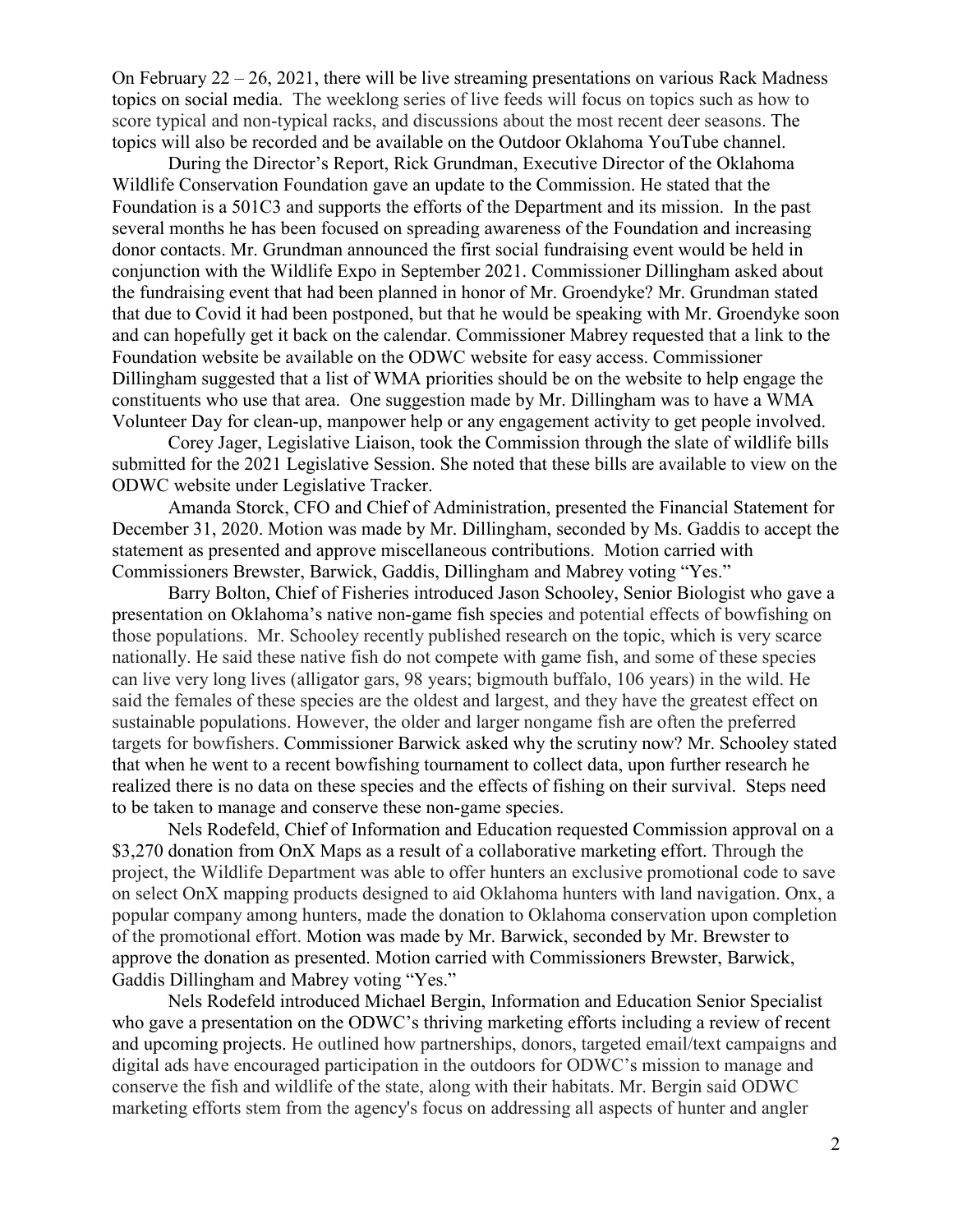recruitment, retention and reactivation, based on the idea that existing hunters can be primary recruiters of new sportsmen.

Number 13 on the agenda was postponed until the March Commission meeting.

Bill Dinkines, Chief of Wildlife Division, requested Commission approval on a solicitation to lease ODWC owned mineral interests on four parcels in Section 7-04-22E in Beaver County. It comprised of 7.67 acres with the price per acre ranging from \$50.53 to \$57.39. Total revenue will be \$416.00. Mr. Dinkines reminded the Commission that solicitation of ODWC mineral interests are managed by the Commissioners of the Land Office on behalf of ODWC. Motion was made by Mr. Brewster, second by Mr. Barwick to accept the proposal as submitted. Motion carried with Brewster, Barwick, Gaddis, Dillingham and Mabrey voting "Yes."

Bill Dinkines introduced Scott Alls, state director of USDA APHIS Wildlife Services, who updated the Commission on efforts to control feral hogs. Mr. Alls said lethal baits will be tested this spring in other states, using bait boxes that can be opened remotely when swine are present. Pending successful testing, Mr. Alls said he expects that control method will be approved for widespread use. He also stated that Wildlife Services has three helicopters and will be getting a fourth next month for aerial eradication and they have 60 remote traps statewide.

Chairman Mabrey announced the next Commission meeting is scheduled on Monday, March 1, 2021 in Oklahoma City, Oklahoma.

The meeting adjourned at 11:34 a.m.

OKLAHOMA WILDLIFE CONSERVATION COMMISSION

ATTEST:

Bruce R. Mabrey, CHAIRMAN

 $\mathcal{L}_\mathcal{L}$ 

Leigh A. Gaddis, SECRETARY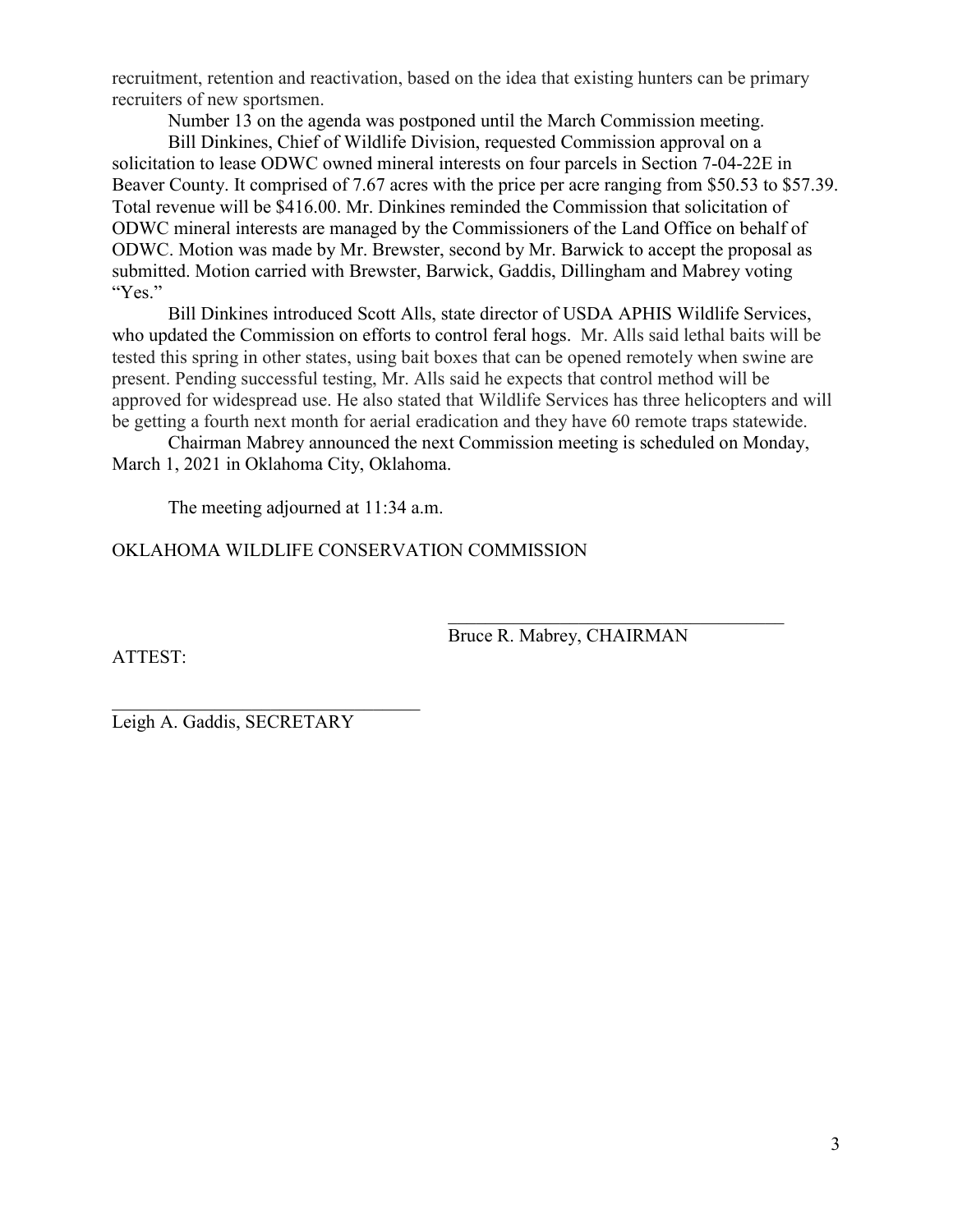## *Oklahoma Department of Wildlife Conservation Financial Statement*

*For the period July 1, 2020 Through January 31, 2021*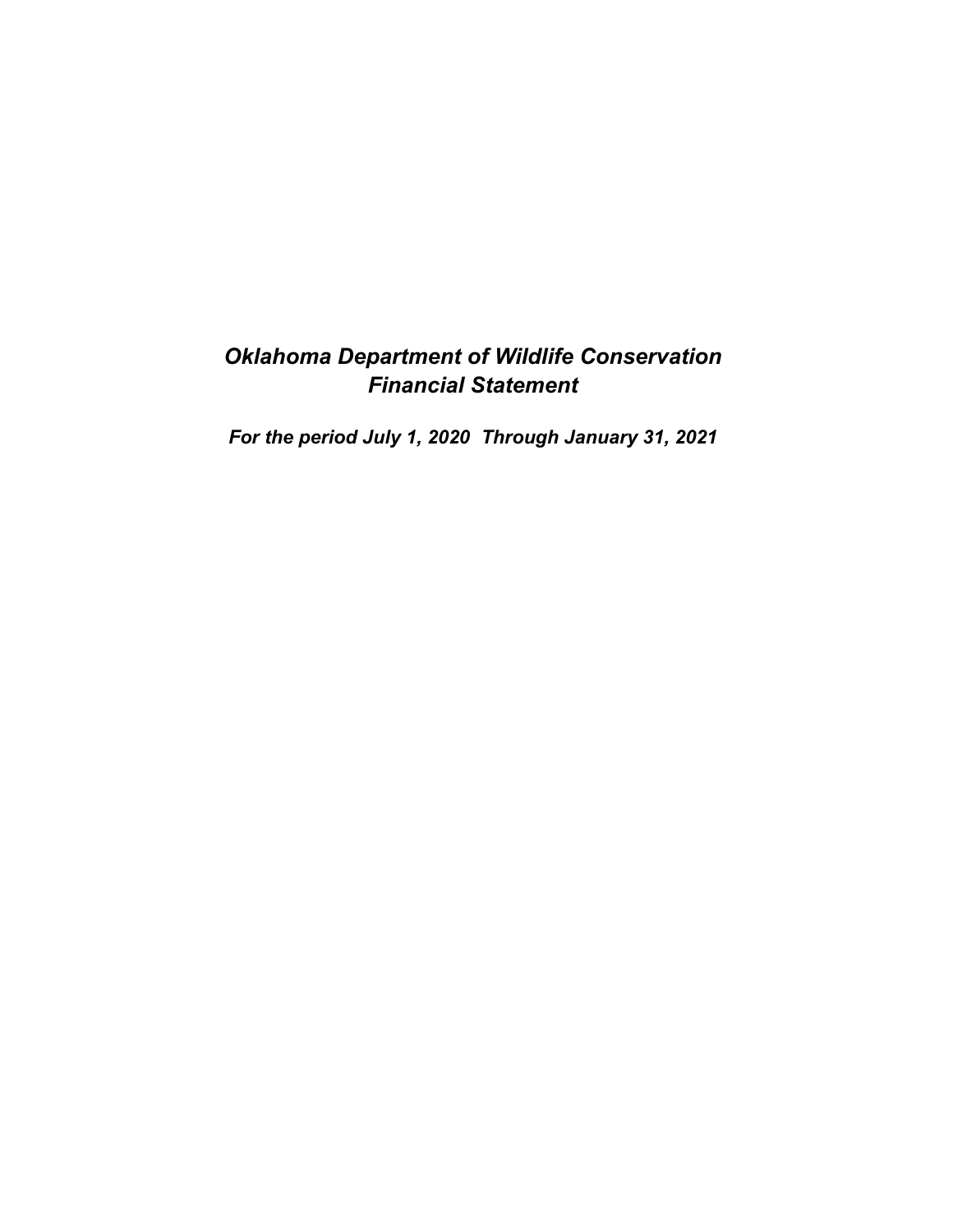### *OKLAHOMA DEPARTMENT OF WILDLIFE CONSERVATION Combined Balance Sheet - All Fund Types and Accounts Groups January 31, 2021*

|                                                                        |                                |                     |                         | <b>Account Groups</b>          |                   |              |              |  |
|------------------------------------------------------------------------|--------------------------------|---------------------|-------------------------|--------------------------------|-------------------|--------------|--------------|--|
|                                                                        | <b>Governmental Fund Types</b> |                     | Fiduciary<br>Fund Types |                                | General           | 01/31/2021   | 01/31/2020   |  |
| Assets and Other Debits:                                               | General                        | Capital<br>Projects | Trust                   | General<br><b>Fixed Assets</b> | Long-Term<br>Debt | Totals       | Totals       |  |
| Cash                                                                   | 15,607,112                     |                     | 3,715,778               |                                |                   | 19,322,890   | 17,352,955   |  |
| Investments                                                            | $\mathbf 0$                    |                     | 260,427,450             |                                |                   | 260,427,450  | 231,538,859  |  |
| <b>Accounts Receivable</b>                                             | 2,421,496                      |                     |                         |                                |                   | 2,421,496    | 2,767,494    |  |
| Monthly Lifetime License                                               |                                |                     | 349,650                 |                                |                   | 349,650      | 216,025      |  |
| Legacy Permit / Operation game Thief                                   | 4,387,811                      |                     | 7,000                   |                                |                   | 4,394,811.00 | 3,602,609.00 |  |
| <b>Fixed Assets</b>                                                    |                                |                     |                         | 70,003,149                     |                   | 70,003,149   | 69,418,993   |  |
| Land                                                                   |                                |                     |                         | 95,408,697                     |                   | 95,408,697   | 90,937,707   |  |
| Other Debits:                                                          |                                |                     |                         |                                |                   |              |              |  |
| Amount To Be Provided<br>For Payment of<br><b>Compensated Absences</b> |                                |                     |                         |                                |                   |              |              |  |
| Amount To Be Provided<br>For Payment of                                |                                |                     |                         |                                | 3,351,600         | 3,351,600    | 3,231,885    |  |
| Net Pension Obligation                                                 |                                |                     |                         |                                | 16,555,543        | 16,555,543   | 11,509,243   |  |
| Liabilities and Fund Balance:                                          | 22,416,419                     | $\mathbf 0$         | 264,499,878             | 165,411,846                    | 19,907,143        | 472,235,286  | 426,980,161  |  |
|                                                                        |                                |                     |                         |                                |                   |              |              |  |
| Liabilities:                                                           |                                |                     |                         |                                |                   | 42,430       | 782,393      |  |
| Accounts Payable (accrual)                                             | 42,430                         |                     |                         |                                |                   |              |              |  |
| Due to Other Funds (current month Lifetimes)                           | 349,650                        |                     |                         |                                |                   | 349,650      | 216,025      |  |
| Compensated Absences Payable (leave accrual)                           |                                |                     |                         |                                | 3,351,600         | 3,351,600    | 3,231,885    |  |
| Net Pension Obligation                                                 |                                |                     |                         |                                | 16,555,543        | 16,555,543   | 11,509,243   |  |
| <b>Total Liabilities</b>                                               | 392,080                        | $\mathbf 0$         | $\mathbf 0$             | $\mathbf 0$                    | 19,907,143        | 20,299,223   | 15,739,546   |  |
| Fund Balance:                                                          |                                |                     |                         |                                |                   |              |              |  |
| Reserved for Employee Pension Benefits                                 |                                |                     | 133, 153, 936           |                                |                   | 133,153,936  | 122,814,976  |  |
| Reserved for Defined Contribution Benefits (DC)                        |                                |                     | 4,858,503               |                                |                   | 4,858,503    | 3,523,646    |  |
| Investment in General Fixed Assets                                     |                                |                     |                         | 165,411,846                    |                   | 165,411,846  | 160,356,700  |  |
| <b>Fund Balance</b>                                                    | 22,024,339                     |                     | 126,487,439             |                                |                   | 148,511,778  | 124,545,293  |  |
| <b>Total Fund Balance</b>                                              | 22,024,339                     | $\mathbf 0$         | 264,499,878             | 165,411,846                    | $\mathbf 0$       | 451,936,063  | 411,240,615  |  |
| <b>Total Liabilities and Fund Balance</b>                              | 22,416,419                     | $\mathbf 0$         | 264,499,878             | 165,411,846                    | 19,907,143        | 472,235,286  | 426,980,161  |  |
|                                                                        |                                |                     |                         |                                |                   |              |              |  |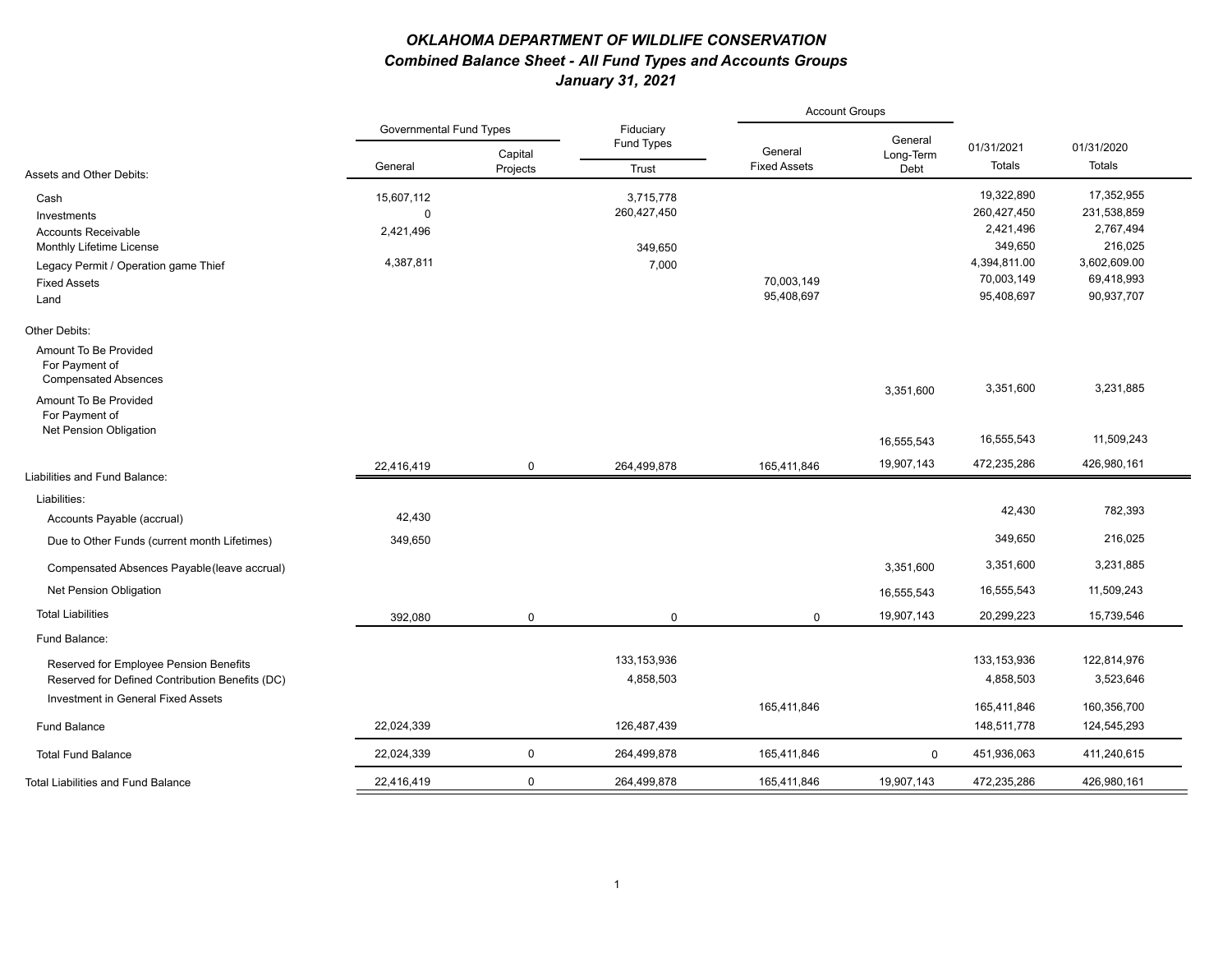### *OKLAHOMA DEPARTMENT OF WILDLIFE CONSERVATION Trust Funds*

### *Combining Balance Sheets January 31, 2021*

|                                                               | Expendable<br>Trust | Nonexpendable<br>Trust | Pension<br>Trust | DC<br>Trust | 01/31/2021<br>Totals | 01/31/2020<br>Totals |  |
|---------------------------------------------------------------|---------------------|------------------------|------------------|-------------|----------------------|----------------------|--|
| Assets:                                                       |                     |                        |                  |             |                      |                      |  |
| Cash (Wildlife Heritage)                                      | 359,310             | 3,356,468              |                  |             | 3,715,778            | 3,413,105            |  |
| Investments                                                   | 30,858,446          | 91,556,565             | 133,153,936      | 4,858,503   | 260,427,450          | 235,062,505          |  |
| Due From Other Funds                                          |                     | 349,650                |                  |             | 349,650              | 216,025              |  |
| Restricted Assets (OP. Game Thief)                            |                     | 7,000                  |                  |             | 7,000                | 7,000                |  |
|                                                               | 31,217,756          | 95,269,683             | 133, 153, 936    | 4,858,503   | 264,499,878          | 238,698,635          |  |
|                                                               |                     |                        |                  |             |                      |                      |  |
| Fund Balance:                                                 |                     |                        |                  |             |                      |                      |  |
| Fund Balance Reserved for<br><b>Employee Pension Benefits</b> |                     |                        | 133, 153, 936    | 4,858,503   | 138,012,439          | 126,338,622          |  |
| <b>Eund Ralance</b>                                           | 31 217 756          | 95 269 683             |                  |             | 126 487 439          | 112 360 013          |  |

| <b>Fund Balance</b> | 31.217.756 | 95.269.683 |             |           | 126.487.439 | 112.360.013 |
|---------------------|------------|------------|-------------|-----------|-------------|-------------|
| Total Fund Balance  | 31.217.756 | 95.269.683 | 133.153.936 | 4.858.503 | 264.499.878 | 238,698,635 |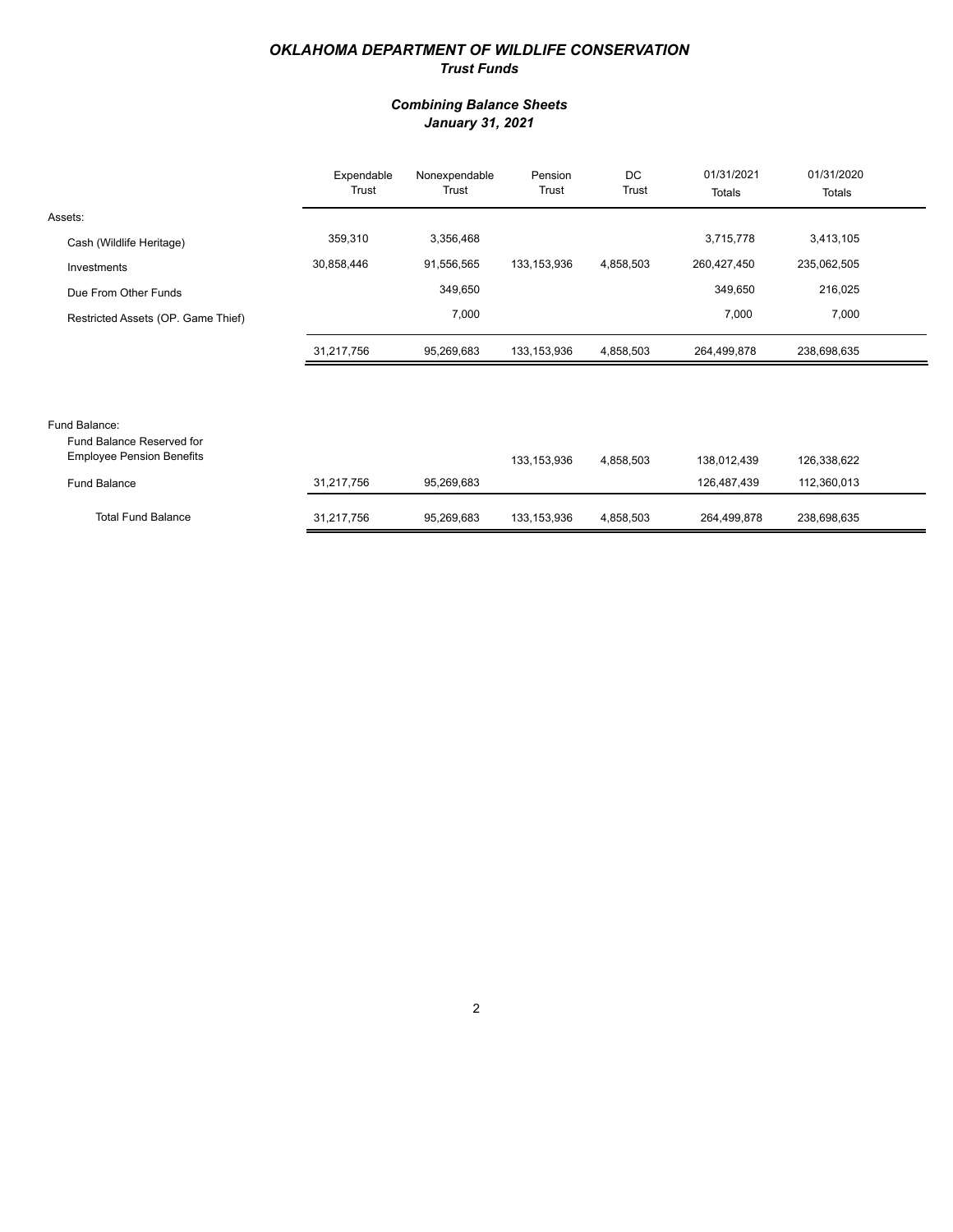#### *OKLAHOMA DEPARTMENT OF WILDLIFE CONSERVATION Combined Statement of Revenues, Expenditures, and Changes in Fund Balances All Governmental Fund Types and Expendable Trust Fund For the Period July 1, 2020 Through January 31, 2021*

|                                                                                          | <b>Governmental Fund Types</b> |                     | Fiduciary<br>Fund Type |                      |                      |                            |
|------------------------------------------------------------------------------------------|--------------------------------|---------------------|------------------------|----------------------|----------------------|----------------------------|
|                                                                                          | General                        | Capital<br>Projects | Expendable<br>Trust    | 01/31/2021<br>Totals | 01/31/2020<br>Totals | Percent of<br>Inc. or Dec. |
| Revenues:                                                                                |                                |                     |                        |                      |                      |                            |
| Licenses (without Lifetimes)                                                             | 13,461,587                     |                     |                        | 13,461,587           | 10,758,265           | 25.13%                     |
| <b>Other Wildlife Sales</b>                                                              | 1,861,937                      |                     |                        | 1,861,937            | 1,909,339            | $-2.48%$                   |
| Agriculture and Oil Lease                                                                | 433,835                        |                     |                        | 433,835              | 563,824              | $-23.05%$                  |
| <b>Grant Revenue</b>                                                                     | 14,080,694                     |                     |                        | 14,080,694           | 16,581,081           | $-15.08%$                  |
| Investment Income                                                                        | 172,223                        |                     | 39,714                 | 211,937              | 287,635              | $-26.32%$                  |
| Miscellaneous                                                                            | 2,282,889                      |                     |                        | 2,282,889            | 598,081              | 281.70%                    |
| <b>Total Revenues</b>                                                                    | 32,293,165                     | $\pmb{0}$           | 39,714                 | 32,332,879           | 30,698,225           | 5.32%                      |
| Expenditures:                                                                            |                                |                     |                        |                      |                      |                            |
| Administration                                                                           | 4,001,423                      |                     |                        | 4,001,423            | 4,243,437            | $-5.70%$                   |
| Wildlife                                                                                 | 8,052,607                      |                     |                        | 8,052,607            | 7,706,460            | 4.49%                      |
| Fish                                                                                     | 5,837,770                      |                     |                        | 5,837,770            | 6,025,030            | $-3.11%$                   |
| Law Enforcement                                                                          | 6,750,384                      |                     |                        | 6,750,384            | 7,424,889            | $-9.08%$                   |
| Information and Education                                                                | 1,693,031                      |                     |                        | 1,693,031            | 1,867,487            | $-9.34%$                   |
| Capital Improvements                                                                     | 5,256,408                      |                     |                        | 5,256,408            | 7,864,962            | $-33.17%$                  |
| <b>Land Acquisitions</b>                                                                 |                                |                     |                        |                      | 1,065,241            | $-100.00\%$                |
|                                                                                          |                                |                     |                        |                      |                      |                            |
| <b>Total Expenditures</b>                                                                | 31,591,623                     | $\pmb{0}$           |                        | 31,591,623           | 36,197,506           | $-12.72%$                  |
| Excess(deficiency) of Revenues<br>Over (Under) Expenditures                              | 701,542                        | $\pmb{0}$           | 39,714                 | 741,256              | (5,499,281)          | $-113.48%$                 |
| Other Financing Sources(uses):                                                           |                                |                     |                        |                      |                      |                            |
| Sale of General Fixed Assets                                                             | 2,178,565                      |                     |                        | 2,178,565            | 281,955              | 672.66%                    |
| Operating Transfers In                                                                   | 146,920                        | $\pmb{0}$           | 15,015,992             | 15,162,912           | 11,365,339           | 33.41%                     |
| <b>Operating Transfers Out</b>                                                           | $\mathbf 0$                    |                     | (146, 920)             | (146, 920)           | (5,703,471)          | $-97.42%$                  |
| Operating Transfers Out (215)                                                            |                                |                     | $\Omega$               | $\Omega$             | $\Omega$             | 0.00                       |
| <b>Total Other Financing Sources (uses)</b>                                              | 2,325,485                      | $\mathbf 0$         | 14,869,072             | 17, 194, 557         | 5,943,823            | 189.28%                    |
| Excess of revenues & other financing sources<br>over expenditures & other financing uses | 3,027,027                      | 0                   | 14,908,786             | 17,935,813           | 444,542              | 3,934.67%                  |
| Fund Balances, Beginning of Year:                                                        | 18,997,312                     | 0                   | 16,308,970             | 35,306,282           | 35,919,682           | $-1.71%$                   |
| Fund Balances January 31, 2021:                                                          | 22,024,339                     | $\mathsf{O}$        | 31,217,756             | 53,242,095           | 36,364,224           | 46.41%                     |
|                                                                                          |                                |                     |                        |                      |                      |                            |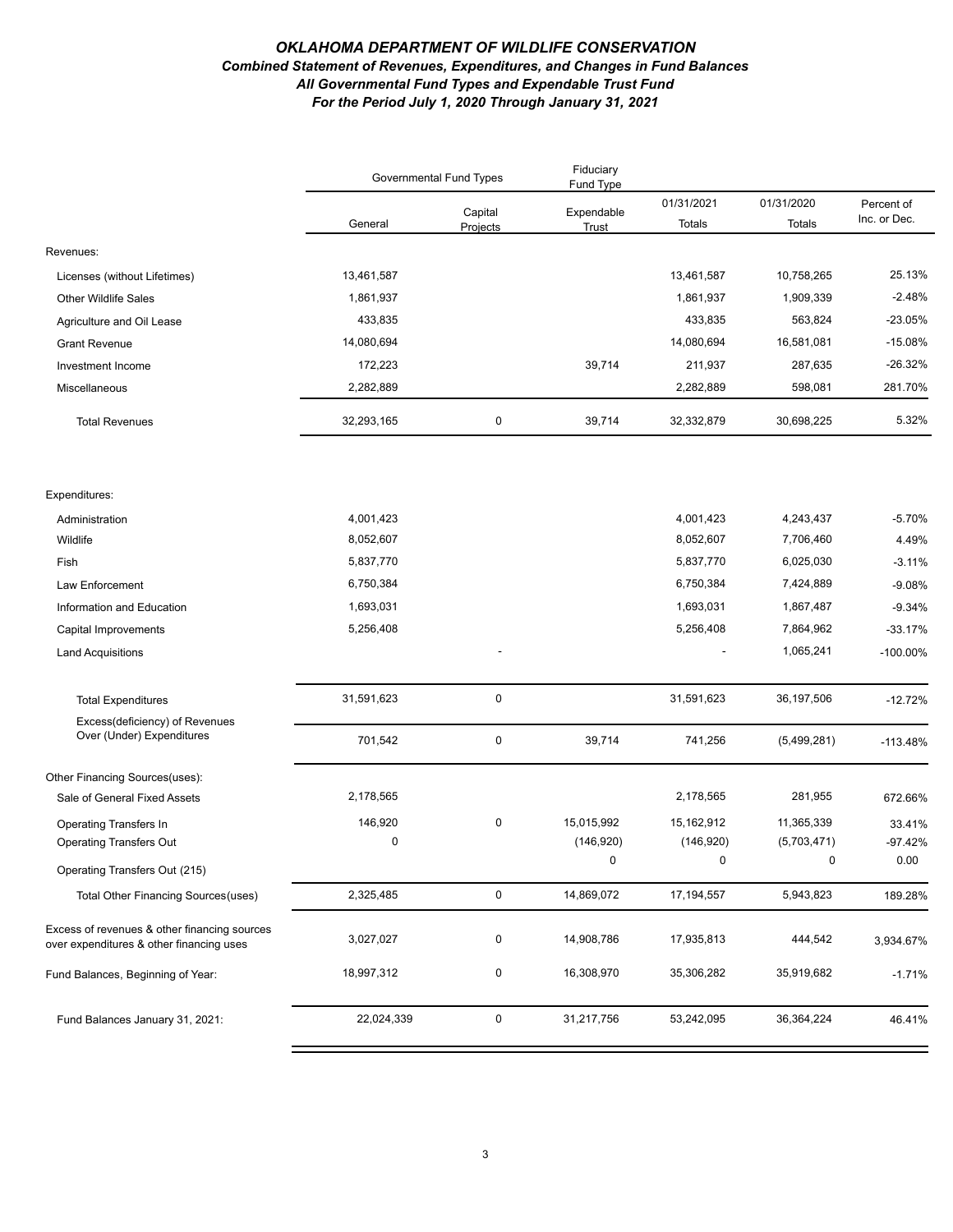### *OKLAHOMA DEPARTMENT OF WILDLIFE CONSERVATION Combined Statement of Revenues, Expenditures, and Changes in Fund Balances Trust Funds For the Period July 1, 2020 Through January 31, 2021*

|                                         |                        | <b>Fiduciary Fund Types</b> |             |                      |                             |
|-----------------------------------------|------------------------|-----------------------------|-------------|----------------------|-----------------------------|
|                                         | Nonexpendable<br>Trust | Pension<br>Trust            | DC<br>Trust | 01/31/2021<br>Totals | 01/31/2020<br><b>Totals</b> |
| <b>Operating Revenues:</b>              |                        |                             |             |                      |                             |
| Licenses (Lifetime)                     | 2,207,700              |                             |             | 2,207,700            | 1,568,550                   |
| Other Sales (Senior Citizen Licenses)   | 111,210                |                             |             | 111,210              | 80,635                      |
| Interest and Investment Income          | $\mathbf 0$            | 16,072,789                  | 764,752     | 16,837,541           | 7,406,582                   |
| <b>Employer Contributions</b>           |                        | 3,327,866                   | 271,921     | 3,599,787            | 2,522,069                   |
| <b>Employee Contributions</b>           |                        | 328,855                     | 195,208     | 524,063              | 517,970                     |
| <b>Total Operating Revenues</b>         | 2,318,910              | 19,729,510                  | 1,231,881   | 23,280,301           | 12,095,806                  |
| <b>Operating Expenses:</b>              |                        |                             |             |                      |                             |
| Administration                          |                        | 200,718                     | 2,718       | 203,436              | 216,363                     |
| <b>Benefits and Participant Refunds</b> | $\pmb{0}$              | 4,846,838                   | 73,469      | 4,920,307            | 4,638,288                   |
| <b>Total Operating Expenses</b>         | $\mathsf 0$            | 5,047,556                   | 76,187      | 5,123,743            | 4,854,651                   |
| Operating Income                        | 2,318,910              | 14,681,954                  | 1,155,694   | 18,156,558           | 7,241,155                   |
| Nonoperating Expenses:                  |                        |                             |             |                      |                             |
| <b>Transfers Out</b>                    | $\pmb{0}$              | 0                           | 0           | $\pmb{0}$            | 0                           |
| <b>Total Nonoperating Expenses</b>      | $\mathsf 0$            | $\mathsf 0$                 | 0           | 0                    | 0                           |
|                                         |                        |                             |             |                      |                             |
| Net Income                              | 2,318,910              | 14,681,954                  | 1,155,694   | 18,156,558           | 7,241,155                   |
| Fund Balances, Beginning                | 92,950,773             | 118,471,982                 | 3,702,809   | 215, 125, 564        | 210,874,145                 |
| Fund Balances, January 31, 2021         | 95,269,683             | 133, 153, 936               | 4,858,503   | 233,282,122          | 218,115,300                 |

4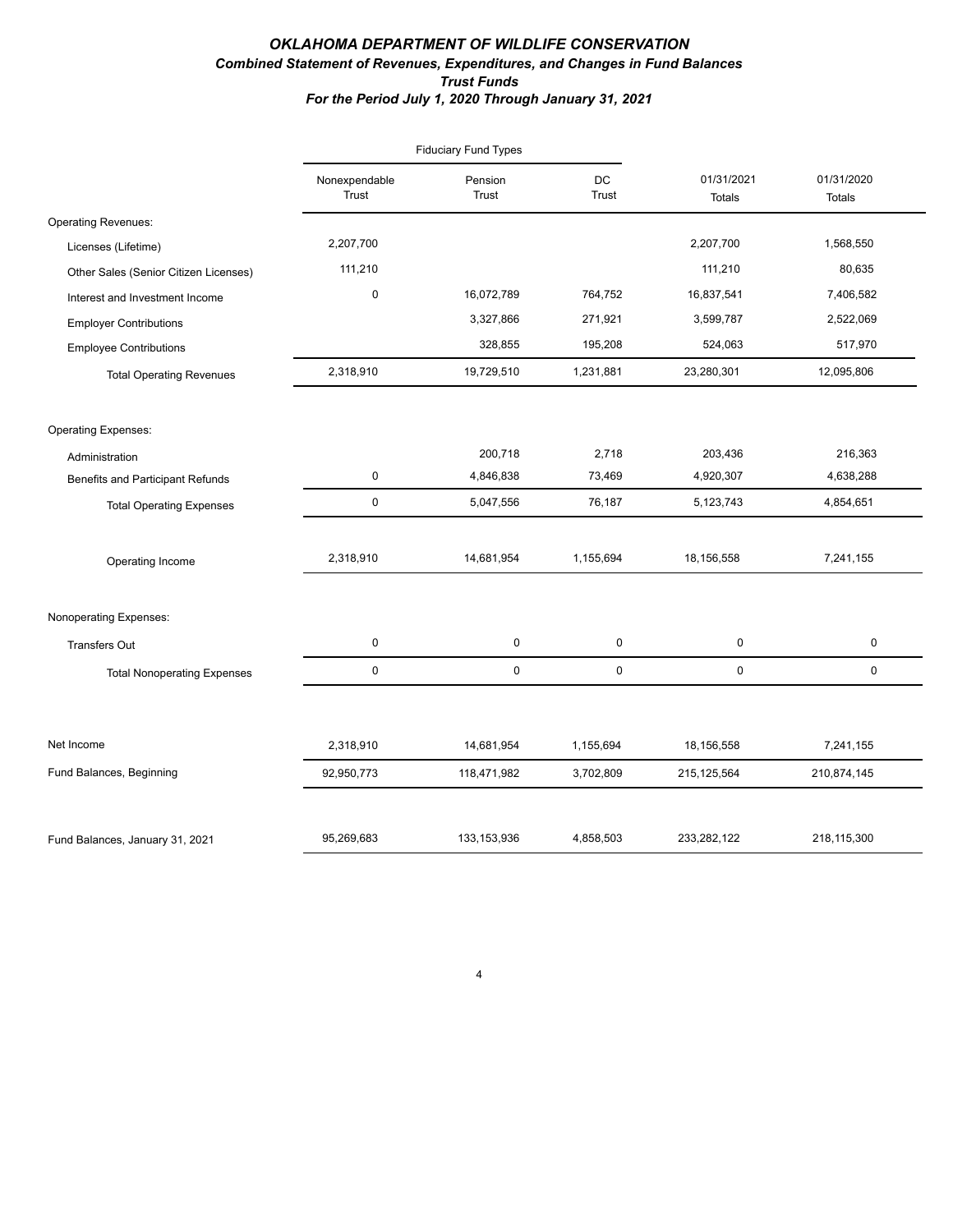

# **Wildlife Contributions Report**

## **January 2021**

| Order ID | <b>Order Date</b> | <b>Total Payment</b> | <b>Name Of Individual Or</b> | <b>Description Of Contribution</b> |
|----------|-------------------|----------------------|------------------------------|------------------------------------|
|          |                   | Amount               | <b>Business</b>              |                                    |
| 20241344 | 1/7/2021 3:35 PM  | \$100.00             | Ken and Cindy Bissett        | In Memory of Mark Lee              |
| 20241341 | 1/7/2021 3:33 PM  | \$100.00             | Saied Family Foundation      | Donation give by Tucker Koch       |
| 20237604 | 1/5/2021 11:33 AM | \$5.00               | Michael Arbuckle             | General Contribution               |
|          | <b>Total</b>      | \$205.00             |                              |                                    |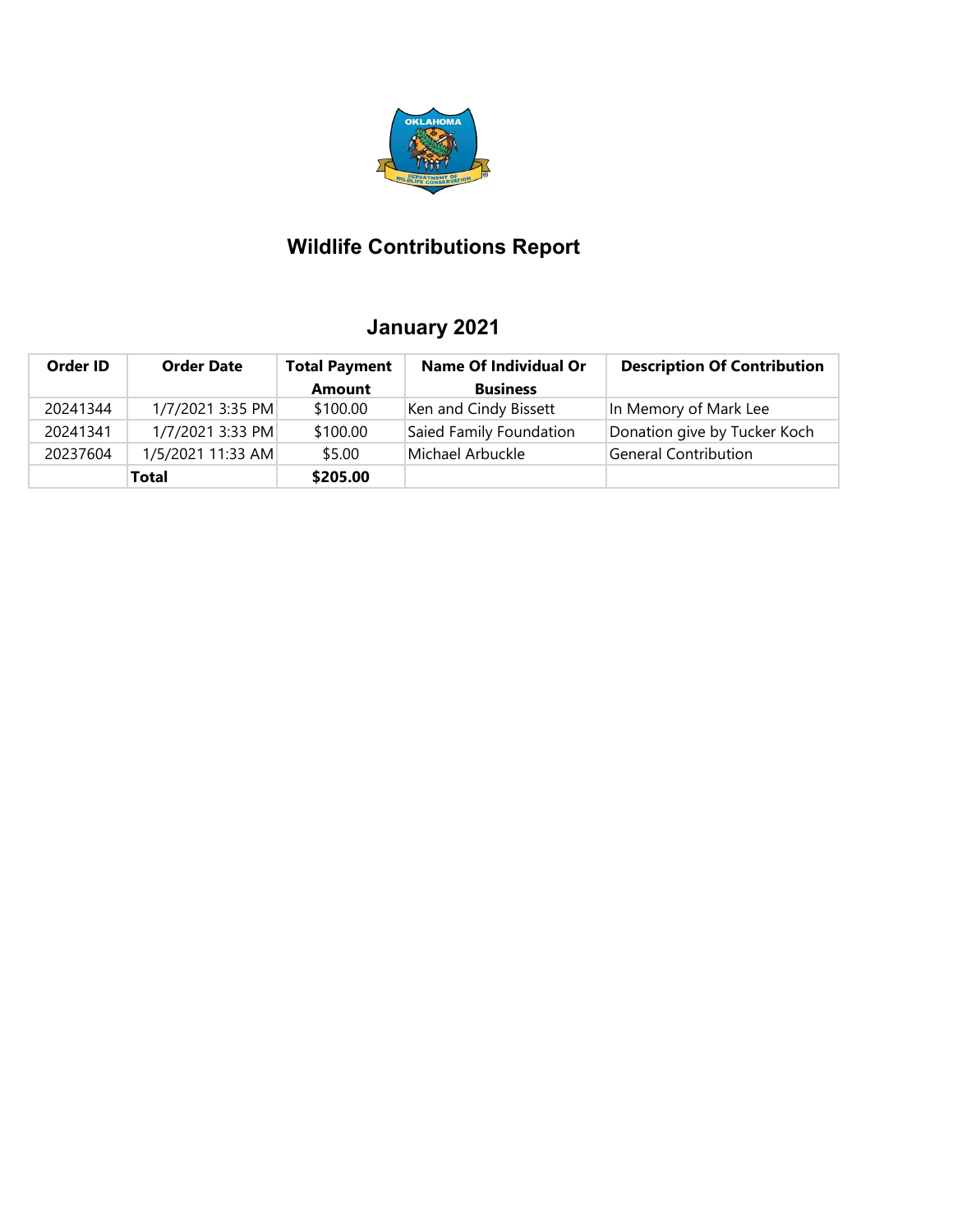

### **MEMORANDUM**

**DATE:** February 17, 2021 **TO:** OK Department of Wildlife Commission and Staff **FROM:** Brittnee Preston **RE:** Report on January and February Federal and Congressional Issues for March Commission Meeting

### **Impeachment:**

During the last week of January, Sen. Rand Paul (R-Ky.) forced a vote on whether the impeachment trial was constitutional. All but 5 of the Republicans in the House voted that the trial is unconstitutional. This gave a first glance at how, the impeachment vote might shape up.

On February 8, 2021, the second impeachment trial for President Trump began. The trial only lasted 7 days and, in the end, President Trump was acquitted on a vote of 57-43 as it fell short of the two-thirds vote needed to impeach. Seven Republican's voted with the Senate Democrats to impeach President Trump.

### **State of Play:**

President –

> President Joe Biden suggested soon after being sworn in as President that he was prepared to give Republicans a "couple weeks" to reach a bipartisan deal on a coronavirus aid package before triggering the budget reconciliation process to skirt GOP opposition. As the first week went on, Democrats began to lose patience with the minority party members and said they may move on a COVID package without bipartisan support if they did not come around soon.

#### Congress –

- > Appropriations & COVID-19 Stimulus
	- o A group of Republican Senators released a COVID relief package totaling \$618 billion in aid. After this, the President hosted the Senators at the White House to discuss the packages. A deal was not made, and the House and Senate began preparations to move forward with budget reconciliation, a mechanism that set up a vote-a-rama on amendments in the Senate but only requires a majority vote to ultimately pass a bill instead of needing a 60-vote threshold to pass a measure. The Senate held a 15-hour vote-a-rama with hundreds of amendments. The ordeal ended with VP Harris casting her first tie-breaker vote to pass the budget reconciliation resolution setting up the President's COVID package.
	- During the second week of February, the House passed a budget reconciliation resolution carving a path forward on a COVID relief package that would not require a supermajority. Following this vote, committees began considering pieces of the COVID package and a full bill is expected soon.
- > There were quite a few fireworks on the House side recently with the GOP and two members, Liz Cheney (R-WY) who voted to impeach President Trump and Marjorie Greene (R-AL) who has embraced QAnon and several conspiracy theories on things such as 9/11 and school shootings being a hoax. The Republican Caucus held an hours long meeting where both members' fate within the party were discussed. Ultimately, Rep. Cheney was allowed to keep her leadership position and Rep. Greene apologized to the caucus and was not stripped of her committee positions by her Republican colleagues. However, the Democrat Majority in the House moved forward with a resolution, since the Republicans opted to not take away Rep. Greene's committee memberships, that they would effectively remove her from the committees. The measure passed.